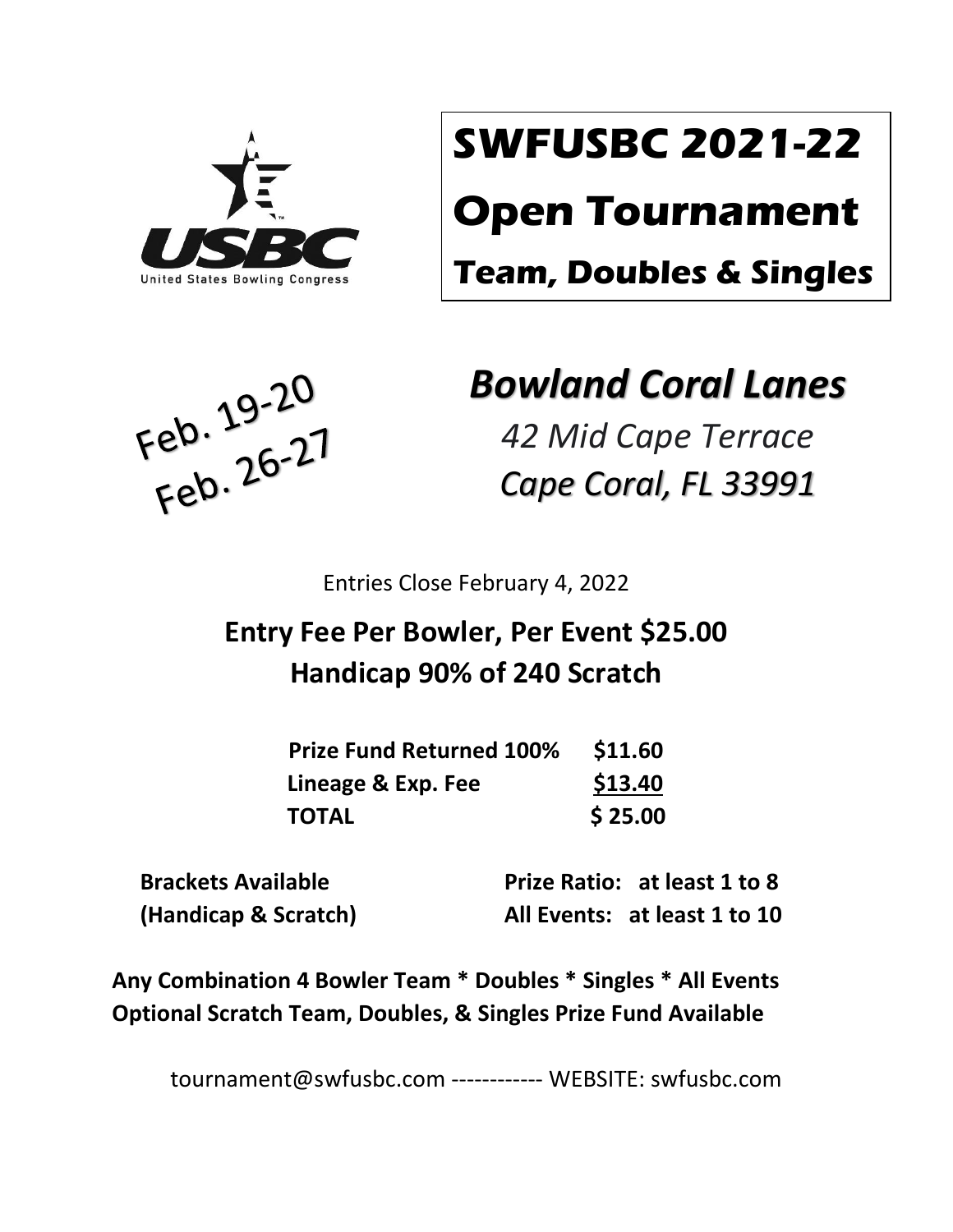### **SWFUSBC ASSOCIATION OPEN Championship Tournament**

|                     | TO THE TOURNAMENT MANAGER: As Coach, I hereby, enter the below named team in the SWFUSBC Championship Tournament and<br>will agree to abide by the tournament and playing rules of the USBC. |                                  |             |                                  |             |
|---------------------|----------------------------------------------------------------------------------------------------------------------------------------------------------------------------------------------|----------------------------------|-------------|----------------------------------|-------------|
| <b>Printed Name</b> |                                                                                                                                                                                              | Date:                            |             | February 19-20<br>February 26-27 |             |
| E-mail              |                                                                                                                                                                                              | Saturday Squad:<br>Sunday Squad: |             | $1:00$ PM<br>10:00 AM            |             |
| Phone #             |                                                                                                                                                                                              |                                  | <b>DATE</b> |                                  | <b>TIME</b> |
|                     |                                                                                                                                                                                              | 1st Choice                       |             |                                  |             |
| <b>TEAM NAME</b>    |                                                                                                                                                                                              | 2nd Choice                       |             |                                  |             |

#### **BOWLING CENTER**

## TEAM ENTRY FORM

|                                                                                                                                                                                              | Name                                                                                                    | (print bowlers name in the order they will bowl) | National ID# | IPhone # | Average | Handicap Scratch<br>\$25 each 1\$10 each |      |
|----------------------------------------------------------------------------------------------------------------------------------------------------------------------------------------------|---------------------------------------------------------------------------------------------------------|--------------------------------------------------|--------------|----------|---------|------------------------------------------|------|
| #                                                                                                                                                                                            |                                                                                                         |                                                  |              |          |         |                                          |      |
|                                                                                                                                                                                              |                                                                                                         |                                                  |              |          |         |                                          |      |
|                                                                                                                                                                                              |                                                                                                         |                                                  |              |          |         |                                          |      |
|                                                                                                                                                                                              |                                                                                                         |                                                  |              |          |         |                                          |      |
|                                                                                                                                                                                              |                                                                                                         |                                                  |              |          |         |                                          |      |
|                                                                                                                                                                                              | Optional team scratch prize fund is available \$40.00 (9.50 prize fund, \$.50 expense fee) and<br>Total |                                                  |              |          |         |                                          | \$40 |
| ALL MEMBERS OF THE TEAM must enter. Optional Team, Doubles, or Singles scratch prize fund<br><b>GRAND TOTAL</b><br>can only be entered if already in the handicap events.<br><b>ENCLOSED</b> |                                                                                                         |                                                  |              |          |         |                                          |      |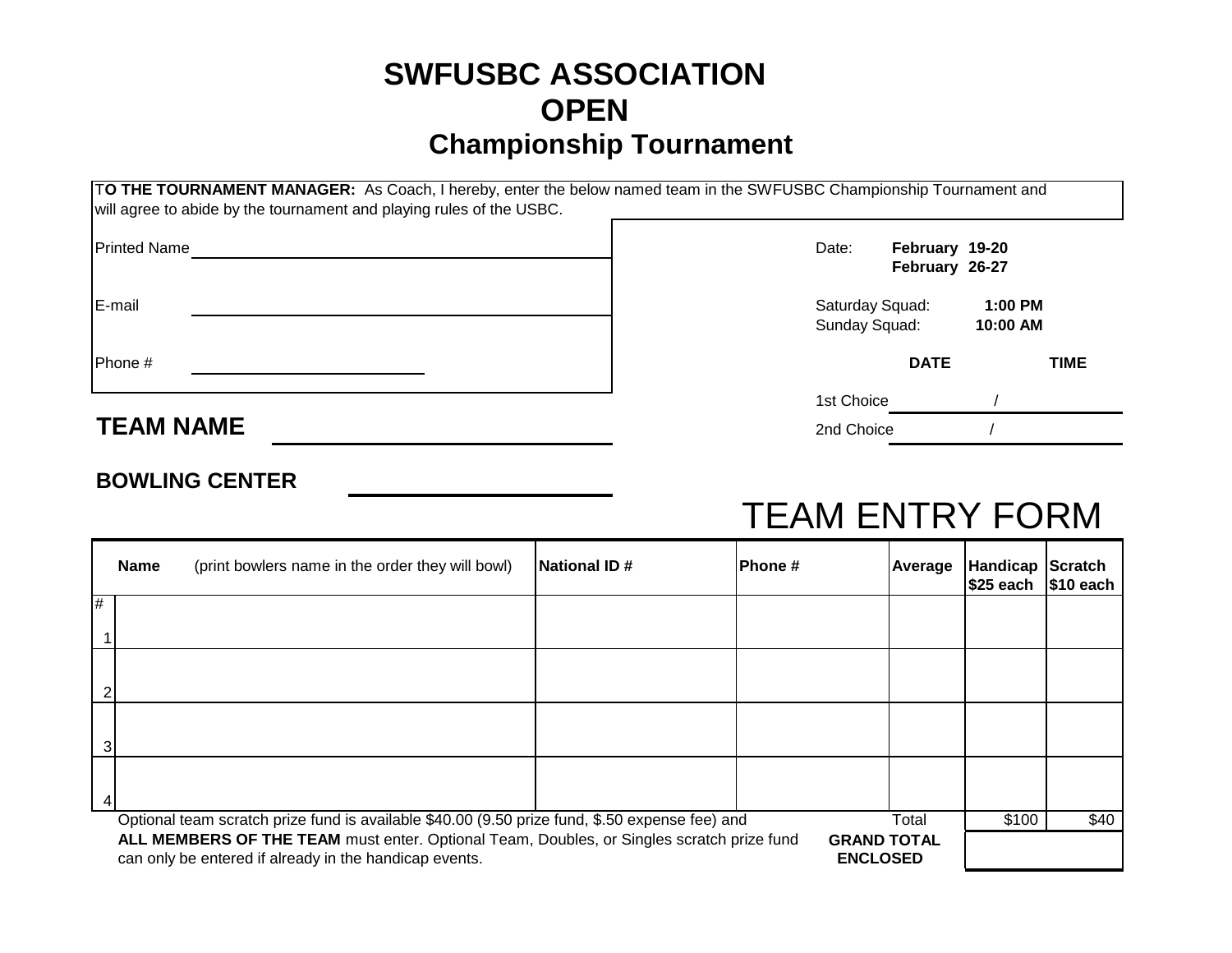### Open Doubles & Singles

|              |                                                              |                                             |                               |                                                |                                                   | Send check or money order payable to<br>SWFUSBC and mail to: |                                  |                                              |                                                                                                                          |  |
|--------------|--------------------------------------------------------------|---------------------------------------------|-------------------------------|------------------------------------------------|---------------------------------------------------|--------------------------------------------------------------|----------------------------------|----------------------------------------------|--------------------------------------------------------------------------------------------------------------------------|--|
|              |                                                              |                                             |                               |                                                |                                                   | 2407 Del Prado Blvd S                                        |                                  |                                              |                                                                                                                          |  |
|              |                                                              |                                             |                               |                                                |                                                   |                                                              |                                  |                                              |                                                                                                                          |  |
|              |                                                              |                                             |                               |                                                |                                                   |                                                              |                                  |                                              |                                                                                                                          |  |
|              |                                                              |                                             |                               |                                                |                                                   |                                                              |                                  |                                              |                                                                                                                          |  |
|              |                                                              |                                             |                               |                                                |                                                   |                                                              |                                  |                                              |                                                                                                                          |  |
|              |                                                              |                                             |                               |                                                |                                                   |                                                              |                                  | <b>All Events</b>                            |                                                                                                                          |  |
|              |                                                              |                                             |                               |                                                | Optional                                          |                                                              | Optional                         | Optional                                     | Optional<br>Scratch                                                                                                      |  |
|              |                                                              |                                             |                               |                                                |                                                   |                                                              |                                  |                                              | $$6$ ea                                                                                                                  |  |
| #<br>1       |                                                              |                                             |                               |                                                |                                                   |                                                              |                                  |                                              |                                                                                                                          |  |
| $\mathsf{2}$ |                                                              |                                             |                               |                                                |                                                   |                                                              |                                  |                                              |                                                                                                                          |  |
| #<br>1       |                                                              |                                             |                               |                                                |                                                   |                                                              |                                  |                                              |                                                                                                                          |  |
| 2            |                                                              |                                             |                               |                                                |                                                   |                                                              |                                  |                                              | \$24                                                                                                                     |  |
|              | Saturday Squad:<br>Sunday Squad:<br>1st Choice<br>2nd Choice | Feburary 19-20<br>5pm<br>2pm<br><b>DATE</b> | February 26-27<br><b>TIME</b> | Print bowlers name in the order they will bowl | Handicap<br>\$25 ea<br><b>Totals</b><br>\$100 all | <b>Doubles</b><br>Scratch<br>\$10 ea<br>\$40                 | Handicap<br>\$25 ea<br>\$100 all | <b>Singles</b><br>Scratch<br>\$10 ea<br>\$40 | <b>SWFUSBC</b><br>Cape Coral, FI 33990<br>(one check per entry please)<br>$(239)$ 690-9951<br>Handicap<br>\$6 ea<br>\$24 |  |

**Optional Doubles or Singles scratch prize fund can only be entered if already entered in the handicap events.**

**You must bowl doubles to bowl singles**